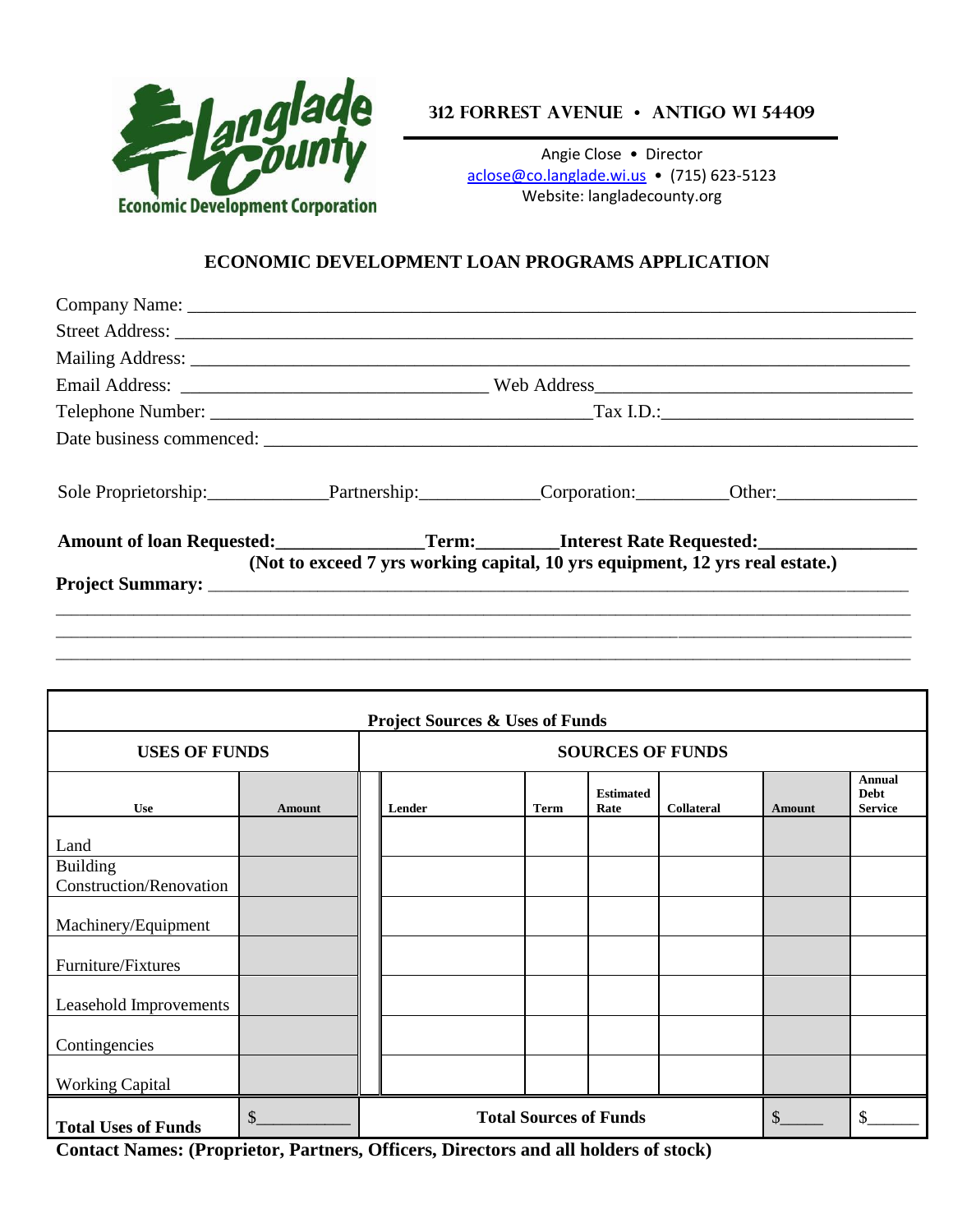| <b>Name</b> | <b>Address</b> | <b>Phone</b> | <b>Percent Own</b> | <b>Social Security</b><br><b>Number</b> |
|-------------|----------------|--------------|--------------------|-----------------------------------------|
|             |                |              |                    |                                         |
|             |                |              |                    |                                         |
|             |                |              |                    |                                         |
|             |                |              |                    |                                         |

# **Commercial Lender:**

|  | Name of Institution: Loan Officer: Loan Officer: |  |
|--|--------------------------------------------------|--|
|  |                                                  |  |
|  |                                                  |  |
|  | Interest Rate:                                   |  |
|  |                                                  |  |

# **Job Creation:**

Number of Employees before project:\_\_\_\_\_\_\_\_\_\_\_\_\_\_\_\_Number of Employees after project:\_\_\_\_\_\_\_\_\_\_\_\_\_

# **Current Business Indebtedness:**

| <b>To Whom</b><br>Payable | Original<br><b>Amount</b> | <b>Present</b><br><b>Balance</b> | Int.<br>Rate | <b>Maturity</b><br><b>Date</b> | <b>Monthly</b><br><b>Payment</b><br><b>Amount</b> | <b>Security</b> | Current/<br><b>Past Due</b> |
|---------------------------|---------------------------|----------------------------------|--------------|--------------------------------|---------------------------------------------------|-----------------|-----------------------------|
| Acct#:                    |                           |                                  |              |                                |                                                   |                 |                             |
| Acct#:                    |                           |                                  |              |                                |                                                   |                 |                             |
| Acct#:                    |                           |                                  |              |                                |                                                   |                 |                             |
| Acct#:                    |                           |                                  |              |                                |                                                   |                 |                             |

Amounts should correspond with most recent interim financial statement.

| <b>COLLATERAL</b>           |                                                 |                           |                                      |  |  |
|-----------------------------|-------------------------------------------------|---------------------------|--------------------------------------|--|--|
| <b>SOURCE OF COLLATERAL</b> | <b>Present</b><br><b>Market</b><br><b>Value</b> | <b>Present Loan Value</b> | <b>ANNUAL DEBT</b><br><b>SERVICE</b> |  |  |
|                             |                                                 |                           |                                      |  |  |
| Land and Buildings          |                                                 |                           |                                      |  |  |
| Machinery/Equipment         |                                                 |                           |                                      |  |  |
| Furniture/Fixtures          |                                                 |                           |                                      |  |  |
| <b>Accounts Receivable</b>  |                                                 |                           |                                      |  |  |
| Inventory                   |                                                 |                           |                                      |  |  |
| Other                       |                                                 |                           |                                      |  |  |
| Other                       |                                                 |                           |                                      |  |  |
| Other                       |                                                 |                           |                                      |  |  |
| Other                       |                                                 |                           |                                      |  |  |
| <b>TOTALS</b>               |                                                 |                           |                                      |  |  |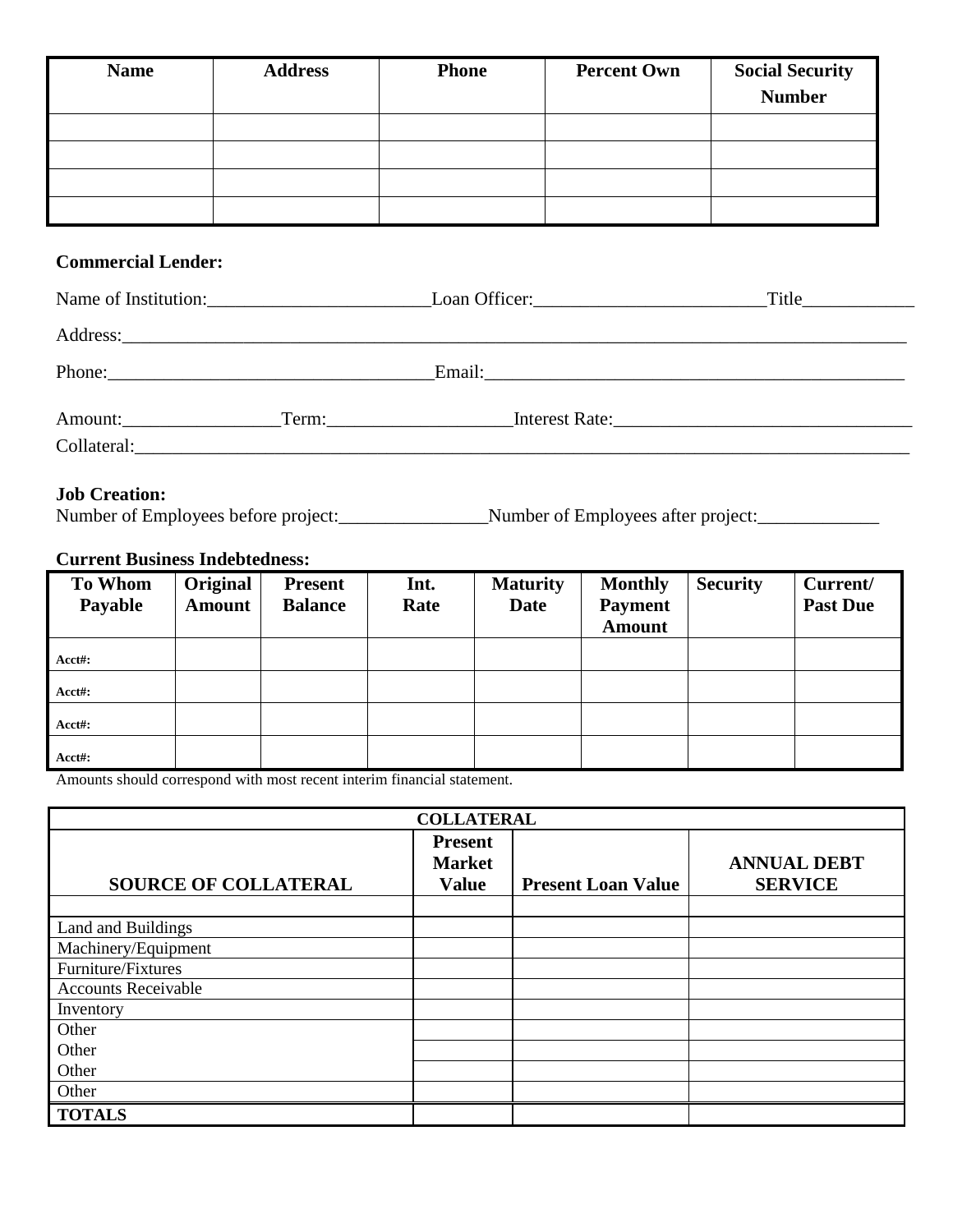#### **THE FOLLOWING EXHIBITS MUST BE COMPLETED WHERE APPLICABLE. ALL QUESTIONS ANSWERED ARE MADE A PART OF THE APPLICATION.**

### **ALL MATERIALS REQUESTED MUST BE SENT WITH THE APPLICATION. THE FOLLOWING SPECIFIC INFORMATION SHOULD BE INCLUDED AS PART OF YOUR APPLICATION.**

- 1. Have you or any officers of your company ever been involved in bankruptcy or insolvency proceedings? Yes No  $\equiv$  No  $\equiv$  if so, please provide the details as a separate exhibit.
- 2. Are you or your business involved in any pending lawsuits? Yes No if yes, please provide the details as a separate exhibit.
- 3. Do you or your spouse or any member of your household, or anyone who owns, manages, or directs your business or their spouses or members of their households work for the Community or hold an official position within the Community? Yes\_\_\_\_ No \_\_\_\_ if so, please provide that person's name and address of and what department employed.

Employee Name & Address: \_\_\_\_\_\_\_\_\_\_\_\_\_\_\_\_\_\_\_\_\_\_\_\_\_\_\_\_\_\_\_\_\_\_\_\_\_\_\_\_\_\_\_\_\_\_\_\_\_\_\_\_\_\_\_\_

Date:

4. Does your business, its owners or majority stockholders own or have a controlled interest in other businesses? Yes \_\_\_\_ No \_\_\_\_ if yes, please provide their names and relationship with your company along with a current balance sheet and operating statement for each as a separate exhibit.

Name of Business: \_\_\_\_\_\_\_\_\_\_\_\_\_\_\_\_\_\_\_\_\_\_\_\_\_\_\_\_\_\_\_\_\_\_\_\_\_\_\_\_\_\_\_\_\_\_\_\_\_\_\_\_\_\_\_\_\_\_\_\_\_\_\_

Relationship to Applicant: \_\_\_\_\_\_\_\_\_\_\_\_\_\_\_\_\_\_\_\_\_\_\_\_\_\_\_\_\_\_\_\_\_\_\_\_\_\_\_\_\_\_\_\_\_\_\_\_\_\_

- 5. Do you buy from, sell to, or use the services of any concern in which someone in your company has a significant financial interest? Yes No if yes, provide details in a separate exhibit.
- 6. Are any of the individuals listed under "Management" on parole or probation? Yes No if yes, please provide details as a separate exhibit.
- 7. Have any of the individuals listed under "Management" been convicted of a crime? Yes \_\_\_\_ No \_\_\_\_ if yes, please provide details as a separate exhibit.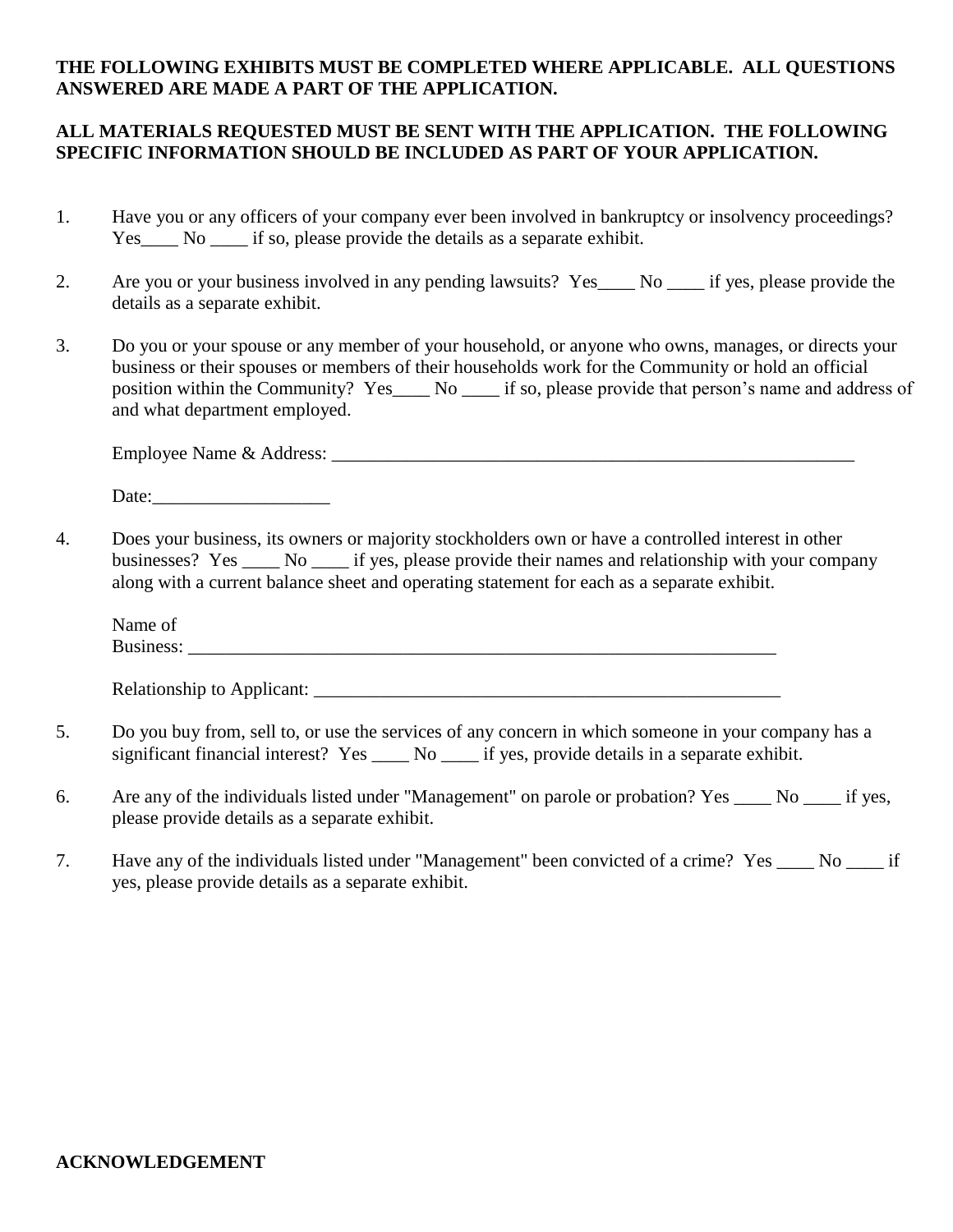- 1. I/We acknowledge that the following supporting documents must accompany this application for financing and that I/We must supply the following:
	- 1. Financial Statement for business and all owners holding more that 20 percent (20%) interest.
	- 2. Business Plan including narrative description of business, market, competition, plan of operation. (See attached format).
	- 3. Balance Sheet and Operating Statement (profit and loss) for past three (3) years (for expansion only)
	- 4. One to three year pro forma Balance Sheet and Profit and Loss (including assumptions to cash flow).
	- 5. Copies of all estimates, appraisals, title opinions, Certificate of Incorporation, Articles of Incorporation or partnership agreement as applicable.
	- 6. Copy of loan application and supporting documents submitted to private lender.
	- 7. Lender commitment for matching funds including amount, rate, term, and security taken.
- 2. I/We hereby acknowledge that the Langlade County Economic Development Corporation is hereby authorized to verify and discuss all matters pertaining it this application with all participating lenders, U.S. Small Business Administration, and any other interested party(s) including those providing assistance in the preparation of this application or supporting documents and exhibits accompanying same. Including, but not limited to, applicant's legal, accounting or other consultants.
- 3. I/We shall not discriminate upon the basis of sex, race, creed, color, class, national origin or ancestry in any employment or construction activity.
- 4. In the event the Revolving Loan Funds are secured by the Economic Development Corporation, I/we shall use the loan money only to pay the cost of services and materials necessary to complete the economic development activities for which the loan funds were awarded and shall permit the Loan Review Board or Committee and/or its staff the right of audit/inspection to verify compliance.
- 5. At the completion of the project, we agree to cooperate with Economic Development Corporation in preparation of a press release detailing non-confidential information.
- 6. I/We shall keep such records concerning the economic development work as may be required by Langlade County or the City of Antigo. These files shall be maintained for at least three years after the work for which the loan has been obtained is completed.

I/WE CERTIFY that all information in this application is true and complete to the best of my/our knowledge and are submitted to the Community so that the Community can decide whether to grant the loan. I/we agree to pay for